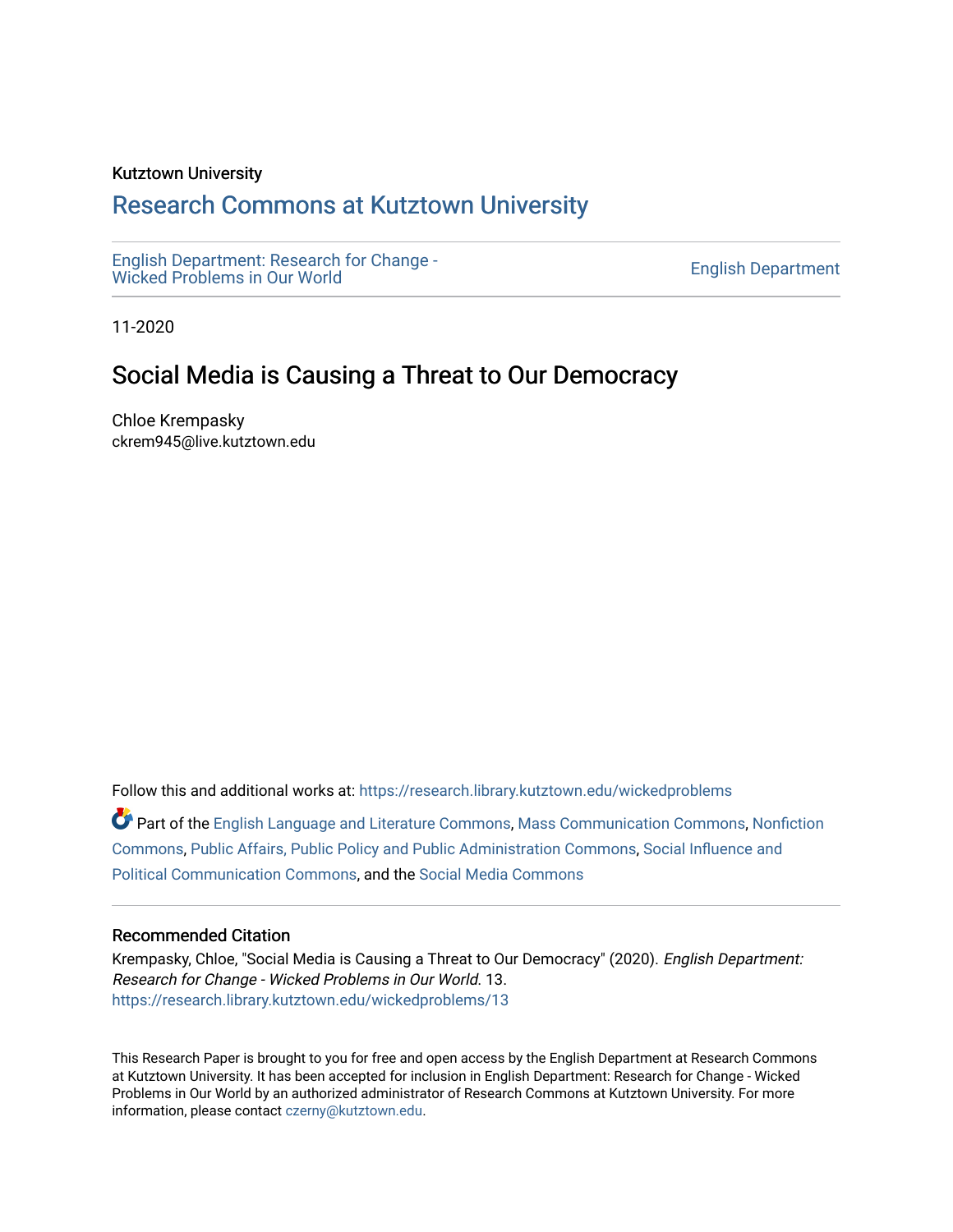## Social Media is Causing a Threat to Our Democracy Chloe Krempasky

The United States of America seems divided more than ever as a nation. There are multiple protests, a pandemic, and to top it all off, a presidential election. It's not these topics that are causing The United States to feel divided but rather the fact that as a nation we cannot agree to simple solutions to these problems. It seems that every suggested solution regarding a major issue is either far left or far right, and that there will never be a middle solution that satisfies the needs of both Democrats and Republicans. Sadly, our country seems to be at a halt when it comes to progress and if people cannot agree on solutions, our democracy as we know it will not survive. We have a wicked problem of how divided the nation is which could lead to a civil war and as a result, cause a serious threat to our democracy. When we dig deep into the cause of this wicked problem, we can see that social media is at the center and the reason why all of this is happening, therefore social media companies have a responsibility to stop this wicked problem from getting worse with solutions that could help unite our nation again.

Everyone has their own opinions on how they view a specific topic, especially when it comes to politics. America is known for its two party system where each side shares different opinions on topics ranging from climate change to abortion. This two party system is essential for our society to be balanced. However, how one views an opinion on these topics starts from their childhood. How a child grows up and what opinion they grow up knowing influences how they will view things when they are older. Authors Doris Graber and Johanna Dunnaway state in their book *Mass Media* that, "Children usually learn basic attitudes towards authority, property, decision making, and veneration of political symbols from their families during early childhood" (346). For example, children growing up in a Republican household will most likely grow up to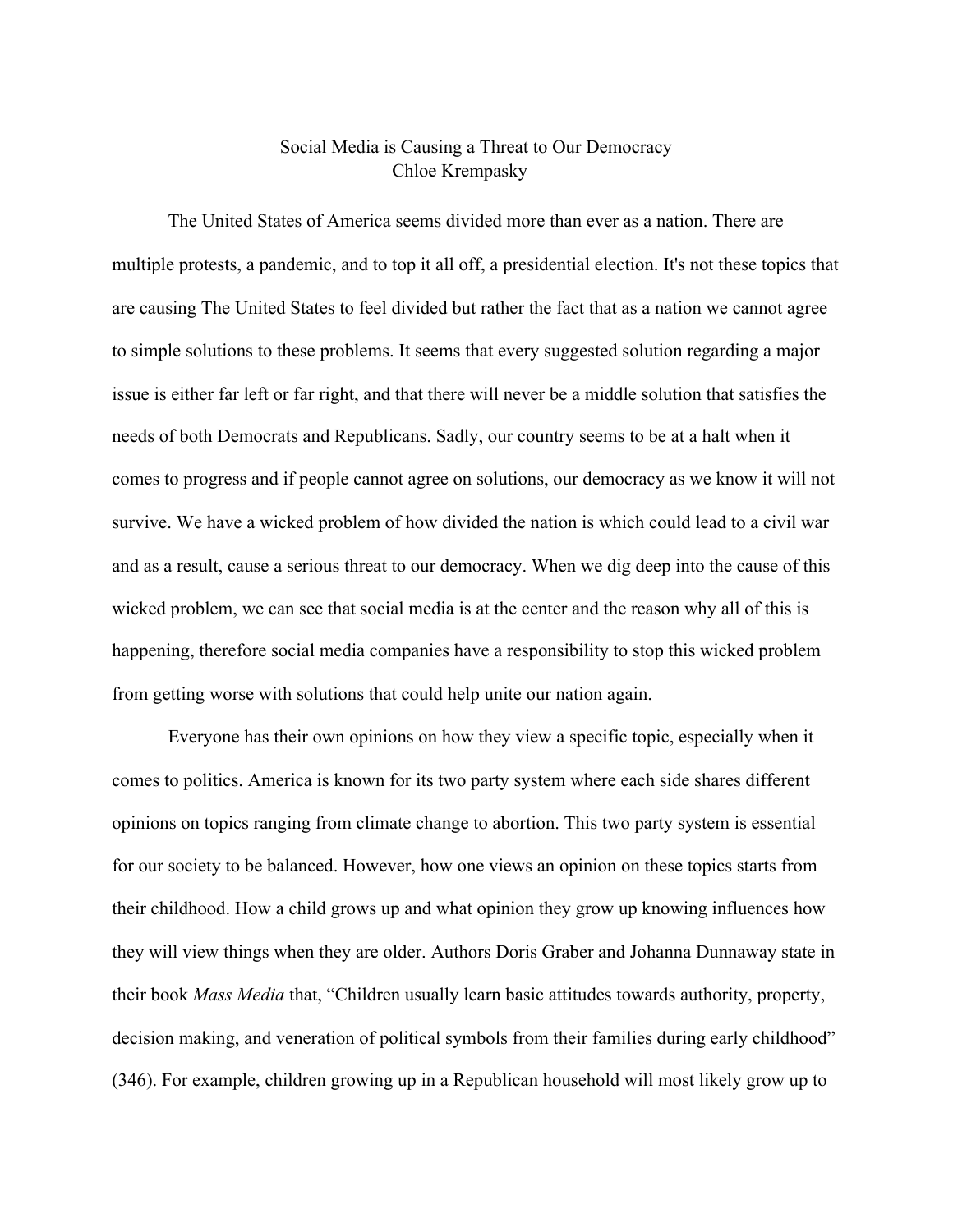be a Republican, the same is to be true with children growing up in a democrate household, because they will think that what their parents believe in is the right thing to believe in and will rarely drift off and form their own opinions aside from their parents. Another factor that can sway people's influence on opinions is through the information that they see around them. Through media outlets such as television, newspapers, and journals, information about politics is talked about widely. It may be easy for these media outlets to sway the opinions of some who are using these outlets to gain knowledge and form their own opinions. On the other hand, it may also be hard to sway the opinions of some who form opinions based off of personal experiences or values (Graber and Dunnaway 349). These forms of media outlets are starting to be used less as a way to express political opinions for younger generations as one form of media is taking over our society, social media.

As our society started to become more advanced with the technology we were creating, so did the use of social media. Social media is now used all over the world as a fast way to communicate and spread messages to a wide audience. That is why politics is a popular topic seen on all social media platforms including Twitter, Facebook, and Instagram. It is so easy for one to post their opinion about politics and to see other posts that support their opinions. However, it is rare that one's feed will be filled with posts about opinions that they don't agree on. For instance, if a person supports Donald Trump, their feed will be full of information and content that praises him and his work. The same is true with someone who supports Joe Biden. The apps favor whoever you support. It is also rare that everything someone sees on the internet is true, as social media allows for people to read and write things online without providing credible evidence. And as social media tools are becoming more advanced, it is easier for third party outlets to make bots online in order to sway people's opinions. All of these things that are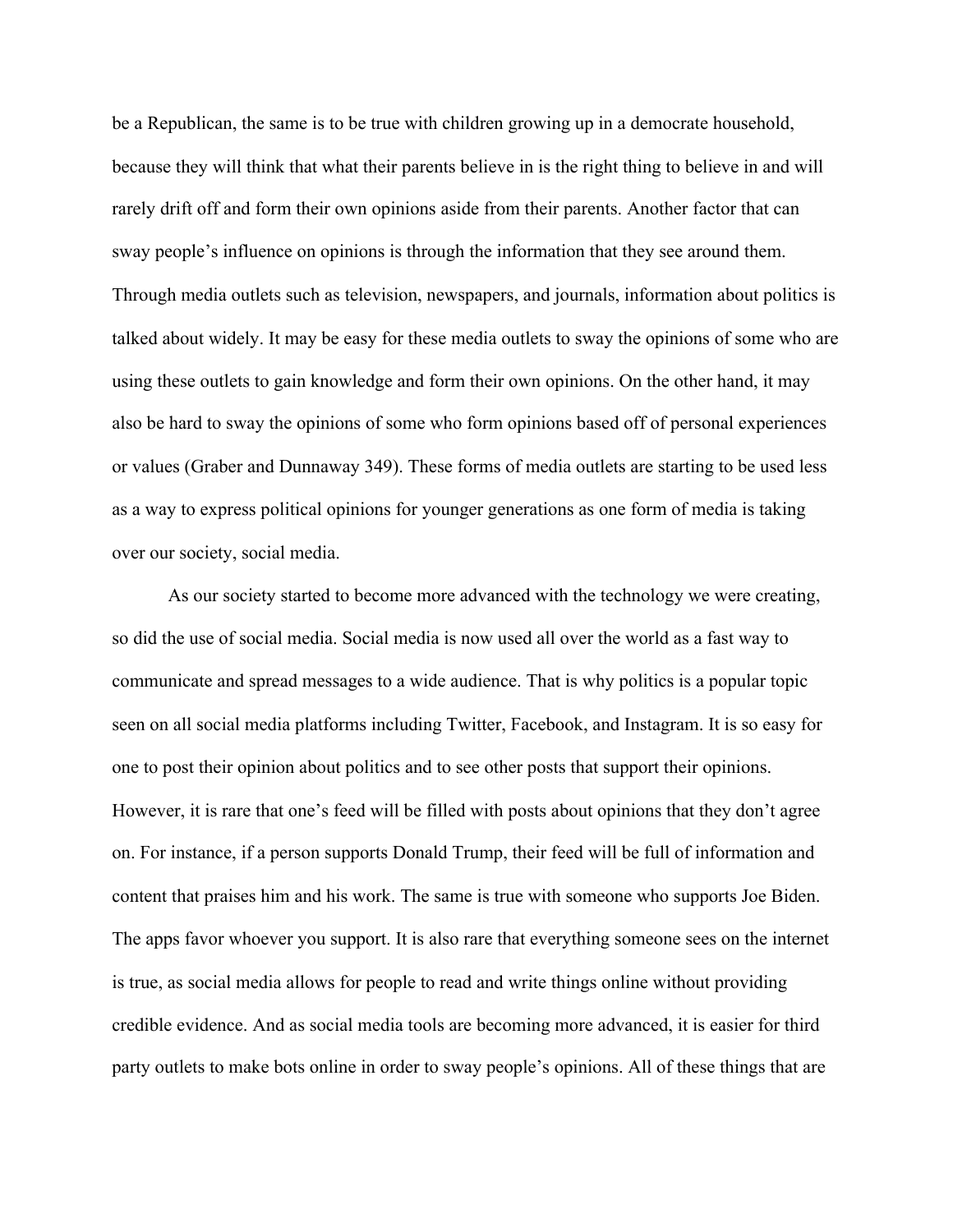happening on social media regarding politics are slowly causing a decline in our democracy with the fact that if we continue to be this divided, a civil war will be in the near future.

Social media companies create what is called Echo Chambers. Echo Chambers are when "people are surrounded in online social networks by like-minded people and opinions that reinforce their own belief systems" (Margetts 11). With these Echo chambers, people are only seeing posts that relate to their personal opinions rather than being exposed to the wide opinions of others. This is done through data collection that social media companies take based on what links people click, who they follow, or what they like. Author Cass Sunstein thinks, "At best, it's a problem. At worst, it's dangerous" (84). Sunstein points out that being exposed to different viewpoints is an essential part of democracy, as it may help others' lives in a fundamental way and that many people in society share common experiences, which provide a form of social glue when it comes to decision making or problem solving that make society work (85). Without the opinions of others being shared, society will lose these things, increasing a threat to our democracy. This can be illustrated with our government now. If President Donald Trump made decisions based solely on his own opinions without the opinions of others in the government, it would not be a democracy but rather a dictatorship.

The term "fake" news has been a recurring theme in the past couple of years. It is a term that is used to represent the use of false information on media outlets, especially social media. According to author Helen Margetts it is most used "for the purposes of disruption or for financial gain and highly targeted political advertising". It is more common now than ever that Presidents and government officials share information that may not be true through their Twitter accounts, which makes it easier for misleading information to be public knowledge. The main problem with this is that people actually believe these false stories without doing research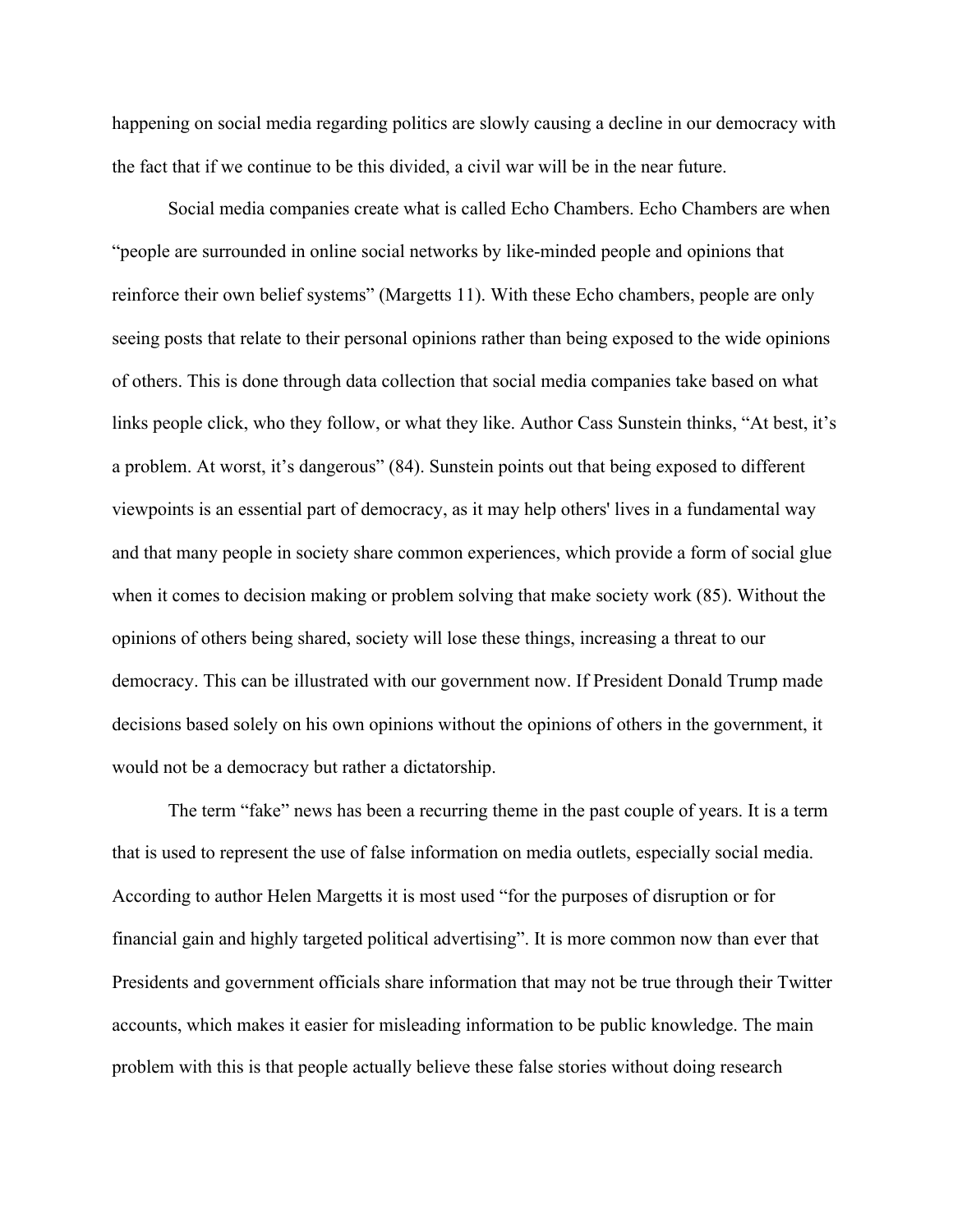themselves to see if it is true. "These false and distorted pieces of information can intensify divisiveness and make it difficult for people to trust both what they read as well as the people and institutions they are reading about" (Omidyar 43). People don't know who to believe anymore or what media outlets to use when it comes to gaining information on political topics. Author Chuck McCutheon who wrote "Trust in Media" describes how this has caused a breach of trust with journalists. People only read certain articles that they find on social media platforms, or that government officials that they look up to encourage them to read that pertain to their political views. Because of this, people who read articles that don't pertain to their views automatically believe that what they are reading or found on social media is fake information, therefore they do not trust the journalist that wrote those articles or created the posts. As a result, this creates even more of a division with political parties (484). He quotes a television correspondent Marvin Kalb in warning that if journalists can't gain the trust back of people, then society as a whole will continue to fail, including the democratic system as the division between the American People will increase to the point where no one will believe anyone or anything anymore.

Computational propaganda is another major issue regarding social media and politics. This is when automated social media accounts, also known as bots, mimic real people through the use of information or fake news on social media platforms, with the intention of manipulating opinions (Margrett 111). This can cause a serious risk to our democracy (Yerlikaya 184) and can easily sway the opinions of people during an election year. This issue of computational propaganda was prevalent during the 2016 Election, also known as the Cambridge Analytica Scandal. According to Turgay Yerlikaya, "Cambridge Analytica gathered information about the electorate on Facebook and intervened in the 2016 U.S presidential election illustrating the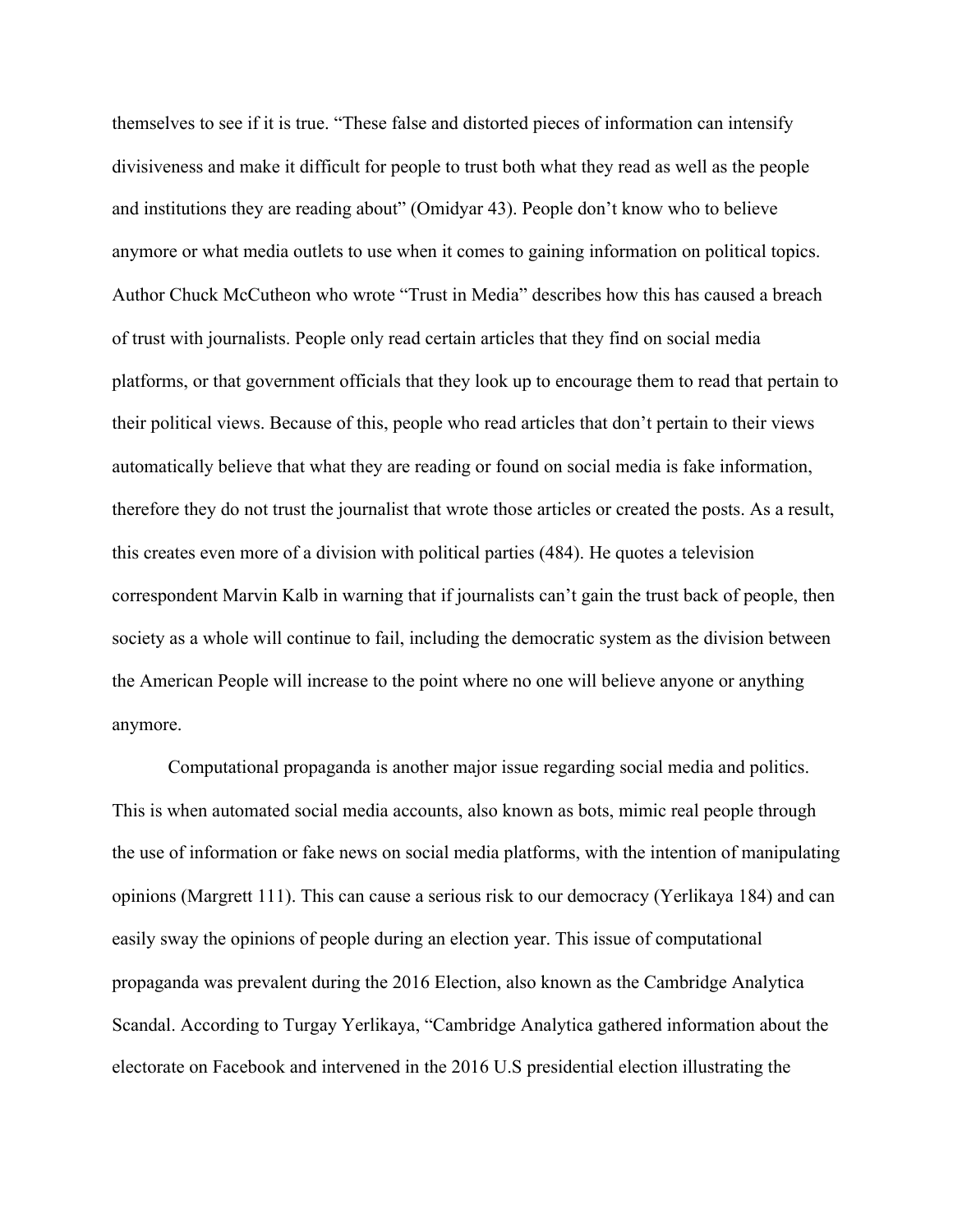extent to which democracy is under threat (185). This scandal amplifies the idea that social networks are used as tools for easy manipulation strategies through third party outlets, in this situation the third party outlet being Russia, especially during very important democratic times (Yerlikaya, 185). It reiterates the fact that the use of social networks poses a severe threat to our democracy.

There are a couple of people or things that we can put the blame on for creating this wicked problem and they describe it in the documentary *Social Dilemma*. This documentary is a mix between interviews with people who worked for social media companies in the past and a fictional story. The documentary goes back and forth between these interviews and fictional stories in order to show from primary sources how social media is causing a threat to our future and how it can impact people's lives in all aspects. The documentary states two major reasons for this. One reason being the tools that were created by social media companies. In one of the interviews Tristan Harris, who formerly worked for Google, confirms that "we have created the tools to destabilize and erode the fabric of society in all countries with democracies". For example, when Russia manipulated the results of the 2016 election, they simply just used the tools that facebook created. The companies are making it easier for these manipulations to be done. As a result, these third parties are creating divieness in democratic societies, making them so divided to the point that no one wants to hear others opinions and people despise others who don't agree with them. The tools and artificial intelligence that these app creators developed is only going to get stronger and more powerful, which should make us fear that these tools are only going to make The United States more divided, which increases the risk of the demise of democracy. The other reason is because of the business model that these apps are structured on. Tristan Harris points out that there are economic incentives and shareholder pressure that are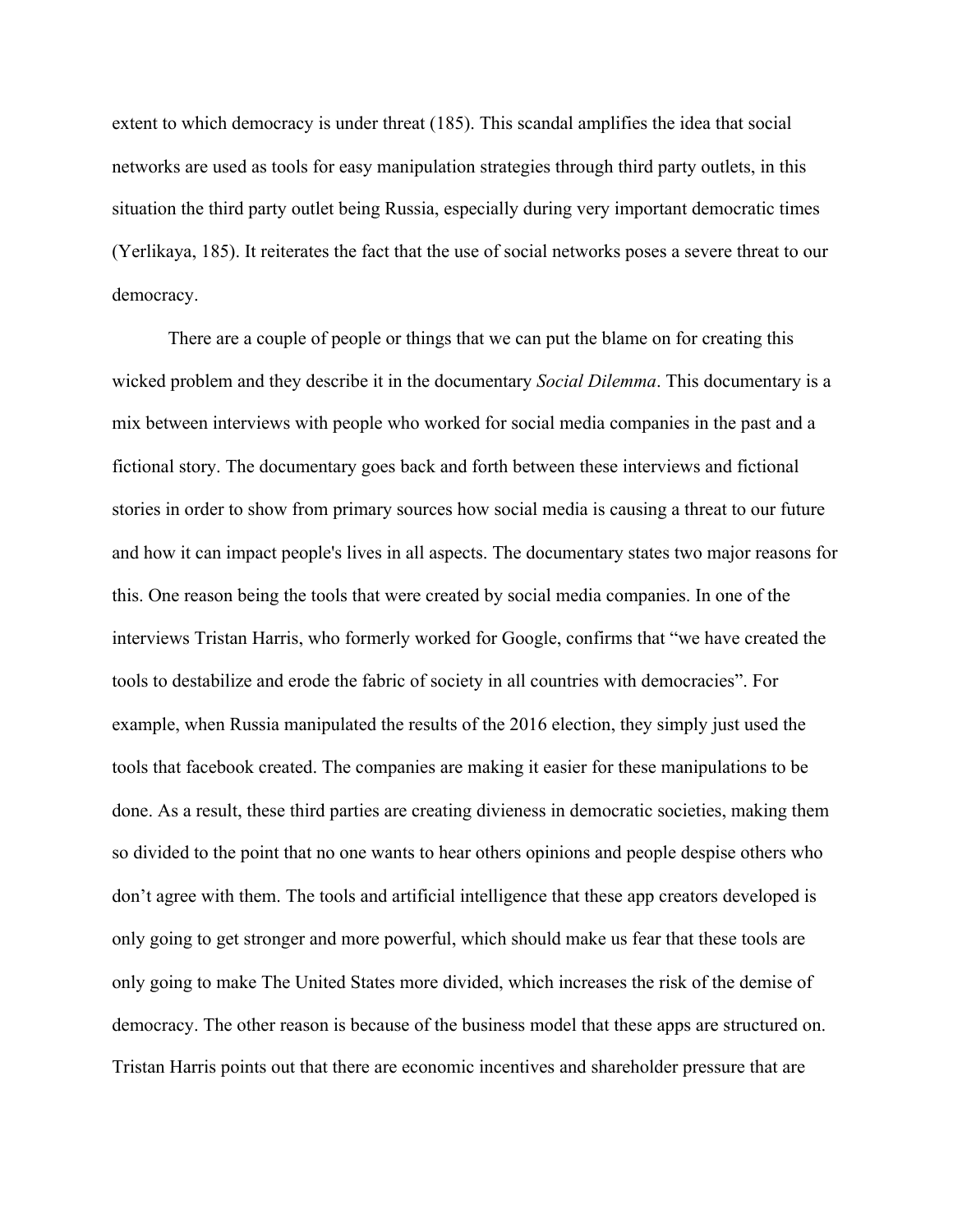keeping this business model the way it is, simply because it is working. These companies are making a ton of money on the way they are conducting these apps so there's no reason for these companies to change their business model.

It is very worrying that those means are causing the United States of America to be so divided. If this keeps getting worse, we could be on the verge of a civil war. In Cass Sunstein's book, *#Republic: Divided Democracy in the Age of Social Media* he quotes, "To date, social media has not helped produce a civil war, but that day will probably come" (11). The fact that social media has the potential to make citizens of a country fight against each other instead of working togethering to solve problems is a scary thought. In order to prevent that from happening, there are some solutions that need to be discussed in order to prevent this wicked problem from leading in the wrong direction.

 One solution to this is by putting a tax on data collection. An example of this that can be seen in the documentary *Social Dilemma* with the use of a water bill. The amount of money one pays on a water bill is determined by how much water they use. The same can be true with data. The more data these companies want to collect on people, the more money it should cost, and the government should be incharge of this because they have the authority to. Former experience design consultant at Google Joe Toscano states that, "this gives them a fiscal reason not to use every single amount of data that they can on app users''. When companies don't gain data on their users, they will not be able to create echo chambers. Another possible solution is suggested by Cass Sunstein. Sunstein suggests that social media companies should create an opposing viewpoint button that people would push if they felt necessary, allowing this to shape people's conception of what information on social media is for. This way, "with an opposing viewpoint button, Facebook, or any other provider, would be saying, *'' There are other positions out there.*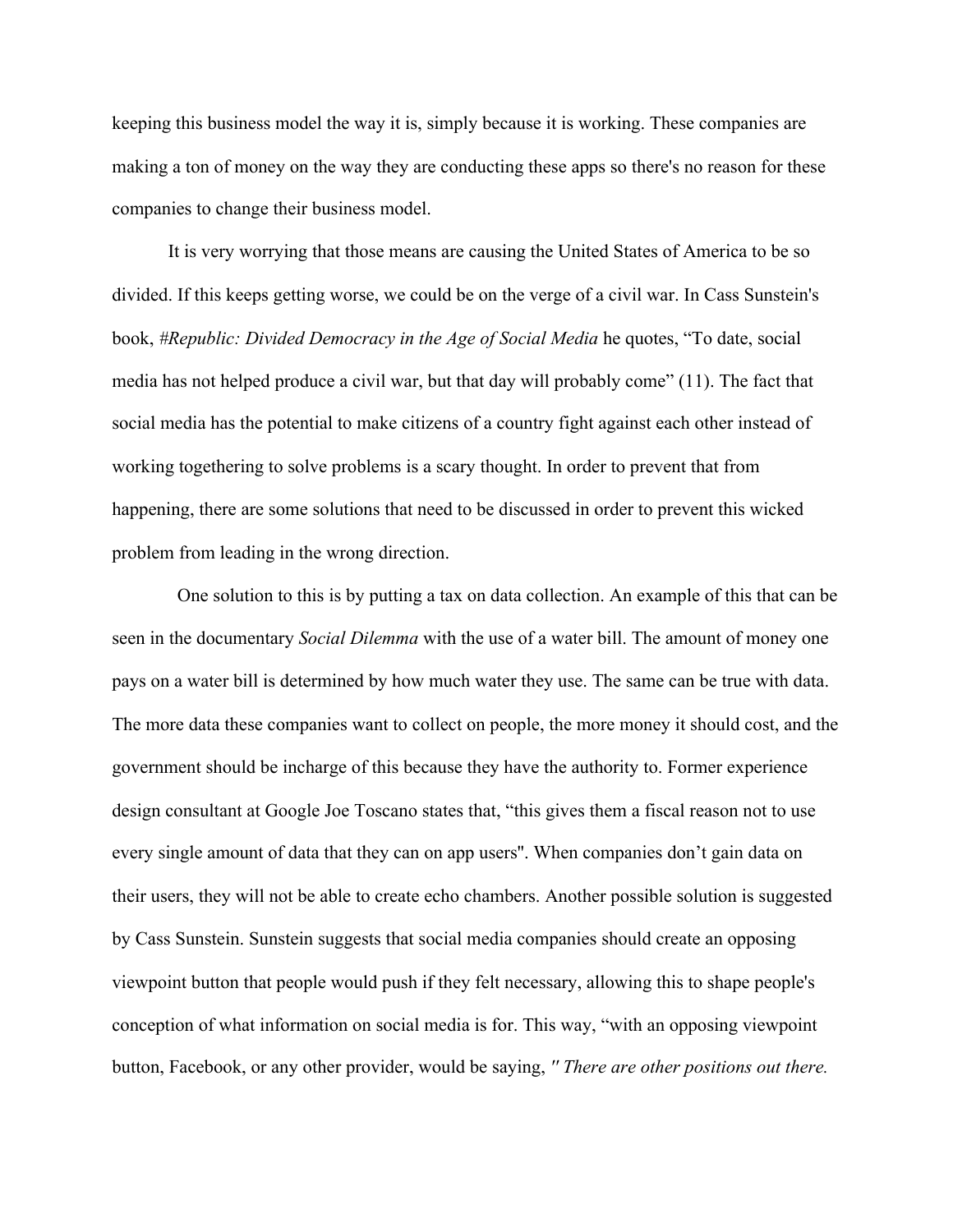*Want to take a look?*" Many people would say yes" (Sunstein 232). This would allow for people to get the option to easily be exposed to other viewpoints on social media. Even though they still may not agree with the views suggested, it would be good to see what other people are thinking which is an important part of democracy, opinions being shared. Another possible solution to this problem is that if these social media companies own up to this mess that they have created. It seems a little far-fetched, but by the companies taking full responsibility, they can change the technologies they created. Just how they created them in the beginning but with a better understanding on how to make the apps humane and to the point where they won't be able to ruin our democracy. In the documentary Tristan Harris is asked, "do you think we're gonna get there" referring to there as the point where these technologies are changed for the better in which he answers, "We have to". That is a scary thought to think about, but it is the truth. We have to get to that point if we want our society, democracy, and our lives to get back to the point of where we can be united again.

In essence, whether it be through news outlets, childhood experiences, or personal values, we all have a stance regarding certain topics, most importantly politics. Social media takes our opinions and enhances them with the tools social media companies created to the point that we don't want to be associated with people who have a different opinion. That is not how a democracy was created to work. It is essential that different opinions and viewpoints be shared to solve problems and compromise solutions by getting rid of Echo chambers, making sure information is credible before being put out to the public, and by creating tools that are more difficult for third parties to use. If our society continues down the path it is going and if social media companies don't wake up and change the way they are allowing these apps to work, then this wicked problem will end badly, and there may not be hope to save America as we know it.